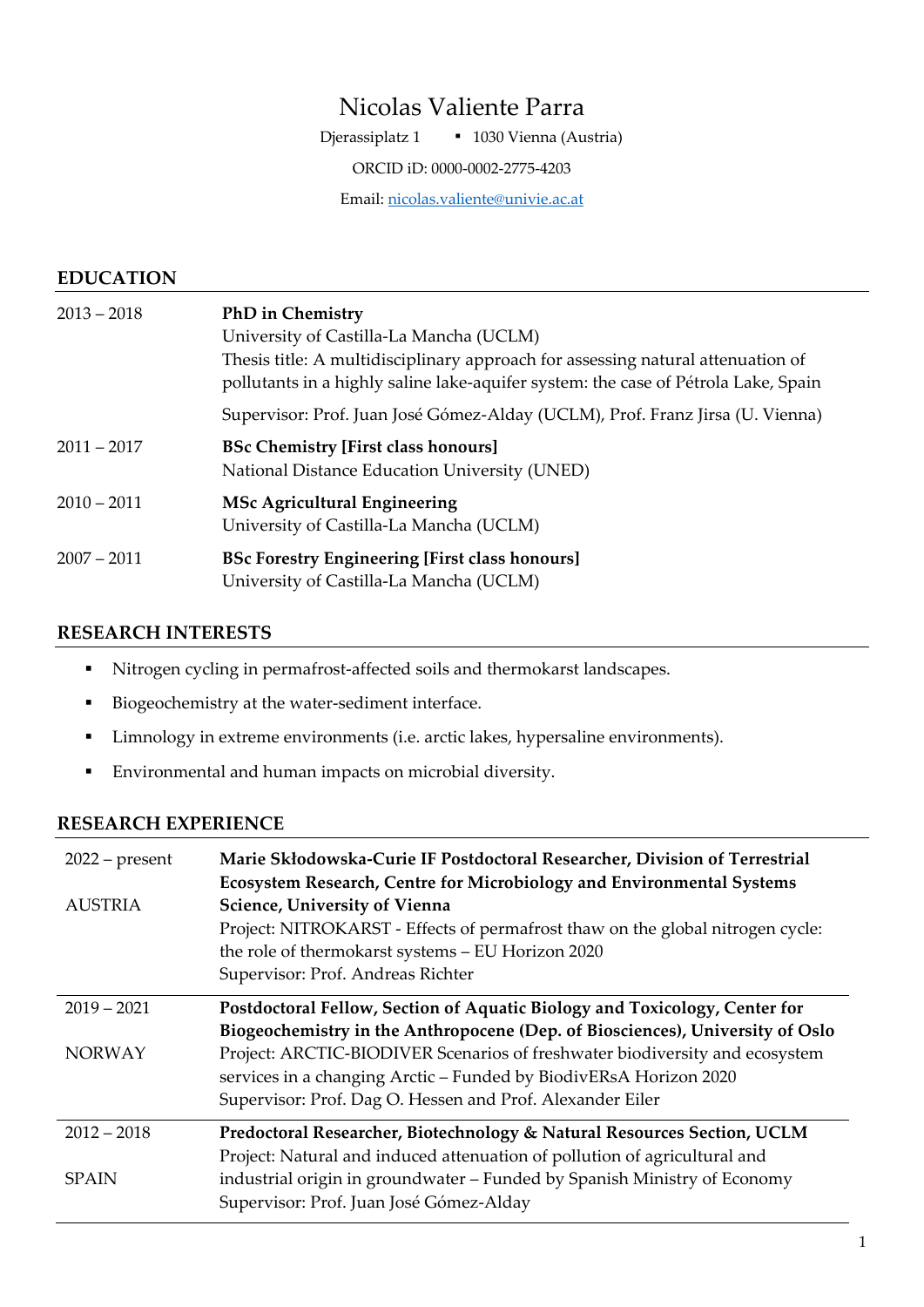| 2016           | Visiting Researcher, Institute of Inorganic Chemistry, University of Vienna                                                  |
|----------------|------------------------------------------------------------------------------------------------------------------------------|
|                | Research Fellow (1 <sup>st</sup> February - 5 <sup>th</sup> July)                                                            |
| <b>AUSTRIA</b> | Project: Trace metal characterization in lacustrine sediments: sequential extraction                                         |
|                | approach - Funded by Spanish Ministry of Economy                                                                             |
|                | Supervisor: Prof. Franz Jirsa                                                                                                |
| $2014 - 2015$  | Visiting Researcher, Institute of Inorganic Chemistry, University of Vienna                                                  |
|                | Research Fellow (1 <sup>st</sup> Oct. 2014 - 30 <sup>th</sup> May 2015; 21 <sup>st</sup> Sept. - 20 <sup>th</sup> Dec. 2015) |
| <b>AUSTRIA</b> | Project: Isotope pairing technique applied on mesocosms incubations of lacustrine                                            |
|                | sediments (Pétrola Lake) - Funded by UCLM and Erasmus+ Programme                                                             |
|                | Supervisor: Prof. Franz Jirsa                                                                                                |

### **TEACHING EXPERIENCE**

| $2020 - 2021$ | Teaching Assistant, University of Oslo (UiO)<br>'Biogeochemistry' in BSc of Chemistry and Bioscience [20 h]                                           |
|---------------|-------------------------------------------------------------------------------------------------------------------------------------------------------|
| $2020 - 2021$ | Teaching Assistant, University of Oslo (UiO)<br>'Human impact on the marine environment' in MSc of Bioscience [2 h]                                   |
| 2019          | <b>Teaching Assistant, Associated Centre of Cuenca (UNED)</b><br>'Geology II' and 'Meteorology & Climatology' in BSc of Environmental Sciences [24 h] |
| $2018 - 2019$ | Teaching Assistant, Associated Centre of Cuenca (UNED)<br>'Geology I' and 'Environment and Society' in BSc of Environmental Sciences [24 h]           |
| $2013 - 2018$ | <b>Student Supervisor, Biotechnology and Natural Resources Laboratory</b><br>Supervision of Graduate and Undergraduate students.                      |
| 2017          | Teaching Assistant, UCLM and Industrial Organisation School<br>Environmental Biotechnology [25 h]                                                     |
| $2012 - 2014$ | Teaching Assistant, Associated Centre of Albacete (UNED)<br>Mathematics in Social Sciences [48 h]                                                     |

# **PUBLICATIONS** *[\(Google Scholar profile\)](https://scholar.google.com/citations?user=cfJS4SMAAAAJ&hl=en)* [17.05.2022]

### **PUBLISHED**

**Valiente, N.**, Dountcheva, I., Sanz, D., Gómez-Alday, J.J. (2022) Using stable isotopes to assess groundwater recharge and solute transport in a density-driven flow dominated lake-aquifer system. *Water*  (*Accepted* on 17.05.22).

**Valiente, N.**, Jirsa, F., Hein, T., Wanek, W., Prommer, J., Bonin, P., Gómez-Alday, J.J. (2022). The role of coupled DNRA-Anammox during nitrate removal in a highly saline lake. *Science of the Total Environment*, 806 (3), 150726. doi: [10.1016/j.scitotenv.2021.150726](http://www.doi.org/10.1016/j.scitotenv.2021.150726)

**Valiente, N.**, Jirsa, F., Gómez-Alday, J. J. (2022). Saline lakes as barriers against pollution: a multidisciplinary overview. *Limnetica*, 41(2), 000-000. doi: [10.23818/limn.41.17](http://www.doi.org/10.23818/limn.41.17)

Company, J., **Valiente, N.**, Fortesa, J., García-Comendador, J., Lucas-Borja, M. E., Ortega, R., Miralles, I., Estrany, J. (2022). Secondary succession and parent material drive soil bacterial community composition in terraced abandoned olive groves from a Mediterranean hyper-humid mountainous area. *Agriculture, Ecosystems & Environment*, 332, 107932. doi: [10.1016/j.agee.2022.107932](http://www.doi.org/10.1016/j.agee.2022.107932)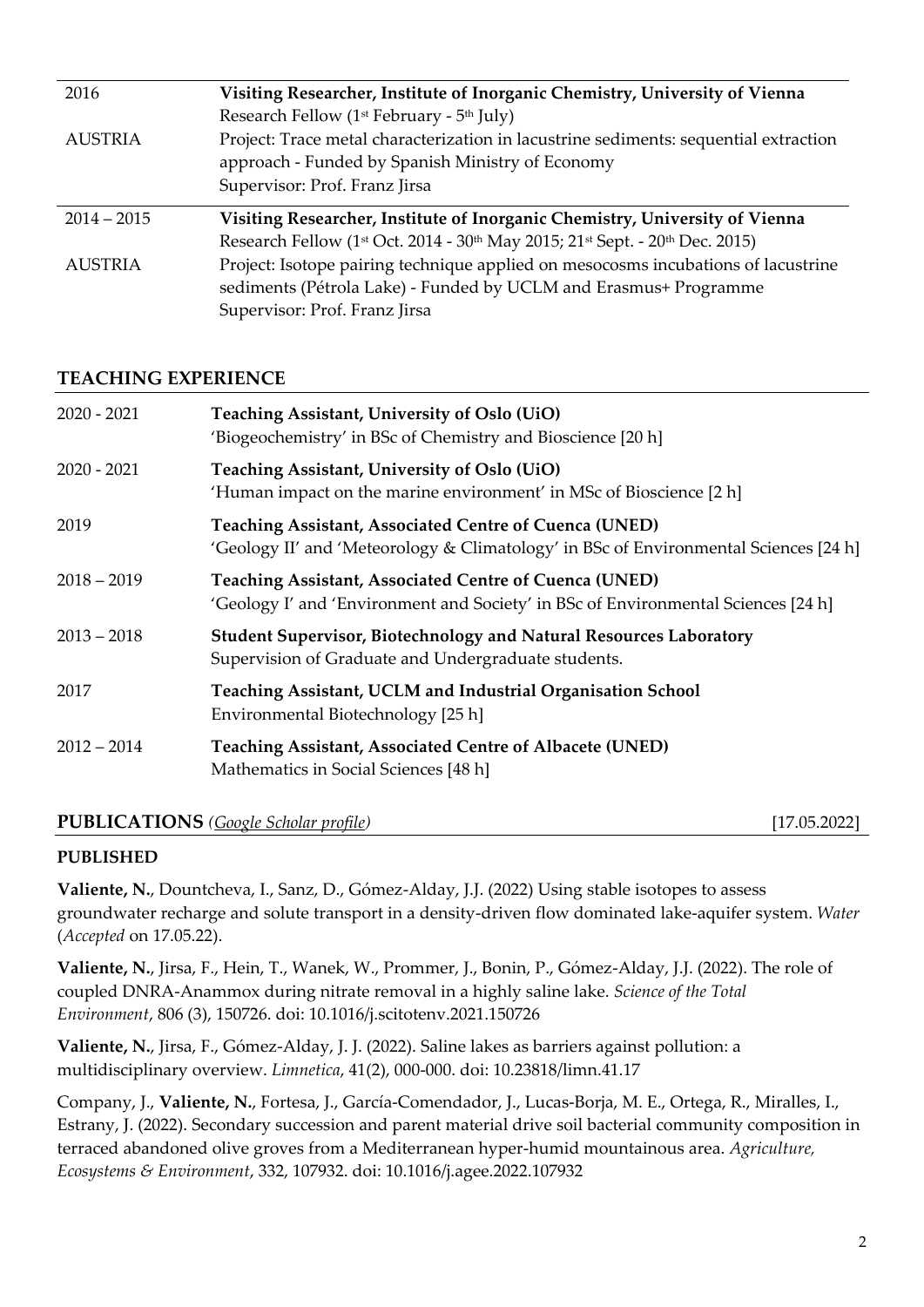Sanz, D., **Valiente, N.**, Dountcheva, I., Muñoz-Martín, A., Cassiraga, E., Gómez-Alday, J. J. (2022). Geometry of the modelled freshwater/salt-water interface under variable-density-driven flow (Pétrola Lake, SE Spain). *Hydrogeology Journal*, 30(3), 975-988. doi: [10.1007/s10040-022-02456-x](http://www.doi.org/10.1007/s10040-022-02456-x)

Figuerola, B., **Valiente, N.,** Barbosa, A., Brasier, M.J., Colominas-Ciuró, R., Convey, P., Liggett, D., Fernández-Martínez, M.A., Gonzalez, S., Griffiths, H.J., Jawak, S.D., Merican, F., Noll, D., Prudencio, J., Quaglio, F., Pertierra, L.R. (2021). Shifting Perspectives in Polar Research: Global Lessons on the Barriers and Drivers for Securing Academic Careers in Natural Sciences*. Frontiers in Ecology and Evolution*, 9*,* 815. doi: [10.3389/fevo.2021.777009](http://www.doi.org/10.3389/fevo.2021.777009)

Crapart, C., Andersen, T., Hessen, D., **Valiente, N.**, Vogt, R. (2021). Factors Governing Biodegradability of Dissolved Natural Organic Matter in Lake Water. *Water*, 13(16), 2210. doi: [10.3390/w13162210](http://www.doi.org/10.3390/w13162210)

**Valiente, N.**, Gil-Márquez, J.M., Gómez-Alday, J.J., Andreo, B. (2020). Unraveling groundwater functioning and nitrate attenuation in evaporitic karst systems from southern Spain: an isotopic approach. *Applied Geochemistry*, 104820. doi: [10.1016/j.apgeochem.2020.104820](https://doi.org/10.1016/j.apgeochem.2020.104820)

Menchén, A., Espín, Y., **Valiente, N.**, Toledo, B., Álvarez-Ortí, M., Gómez-Alday, J.J. (2020). Distribution of Endocrine Disruptor Chemicals and Bacteria in Saline Pétrola Lake (Albacete, SE Spain) Protected Area is Strongly Linked to Land Use. *Applied Sciences*, 10*,* 4017. doi: [10.3390/app10114017](https://doi.org/10.3390/app10114017)

**Valiente, N.**, Gómez-Alday, J.J., Jirsa, F. (2019). Spectrophotometric determination of nitrate in hypersaline waters: a comparative study after optimization based on Box-Behnken design. *Microchemical Journal*, 145, 951-958. [doi: 10.1016/j.microc.2018.12.007](https://doi.org/10.1016/j.microc.2018.12.007)

**Valiente, N.**, Carrey, R., Otero, N., Soler, A., Sanz, D., Muñoz-Martin, A., Jirsa, F., Wanek, W., Gómez-Alday, J.J. (2018). A multi-isotopic approach to investigate the influence of land use on nitrate removal in a highly saline lake-aquifer system. *Science of the Total Environment*, 631, 649-659. [doi:](https://doi.org/10.1016/j.scitotenv.2018.03.059)  [10.1016/j.scitotenv.2018.03.059](https://doi.org/10.1016/j.scitotenv.2018.03.059)

**Valiente, N.**, Carrey, R., Otero, N., Gutiérrez-Villanueva, M.A., Soler, A., Sanz, D., Castaño, S., Gómez-Alday, J.J. (2017). Tracing sulfate recycling in the hypersaline Pétrola Lake (SE Spain): A combined isotopic and microbiological approach. *Chemical Geology*, 473, 74-89. [doi: 10.1016/j.chemgeo.2017.10.024](https://doi.org/10.1016/j.chemgeo.2017.10.024)

**Valiente, N.**, Menchén, A., Carrey, R., Otero, N., Soler, A., Sanz, D., Gómez-Alday, J.J. (2017). Sulfur recycling processes in a eutrophic hypersaline system: Pétrola Lake (SE, Spain). *Procedia Earth and Planetary Science*, 17, 201-204. [doi: 10.1016/j.proeps.2016.12.071](https://doi.org/10.1016/j.proeps.2016.12.071)

Gómez-Alday, J.J., Carrey, R., **Valiente, N.**, Otero, N., Soler, A., Ayora, C., Sanz, D., Muñoz-Martin, A., Castaño, S., Recio, C., Carnicero, A., Cortijo, A. (2014). Denitrification in a hypersaline lake–aquifer system (Pétrola Basin, Central Spain): The role of recent organic matter and Cretaceous organic rich sediments. *Science of the Total Environment*, 497, 594-606. [doi: 10.1016/j.scitotenv.2014.07.129](https://doi.org/10.1016/j.scitotenv.2014.07.129)

# **UNDER REVIEW**

**Valiente, N.**, Eiler, A., Allesson, L., Andersen, T., Clayer, F., Crapart, C., Dörsch, P., Fontaine, L., Heuschele, J., Vogt, R., Wei, J., de Wit, H.A., Hessen, D.O. (2022) Catchment properties as predictors of greenhouse gas concentrations across a gradient of boreal lakes. *Under review* in Frontiers in Environmental Science.

**Valiente, N.**, Pangerl., A., Gómez-Alday, J.J., Jirsa, F. (2022) Heavy metals in sediments and greater flamingo tissues from a protected saline wetland in Central Spain. *Under review* in Applied Sciences.

Rodríguez-Sánchez, S., **Valiente, N.**, Seseña, S., Cabrera-Pinto, M., Rodríguez, A., Aranda, A., Palop, L., Fernandez-Martos, C.M. (2022). Could ozone become a complementary therapeutic approach to improve metabolic and endocrine response of ALS patients? *Under review* in Scientific Reports.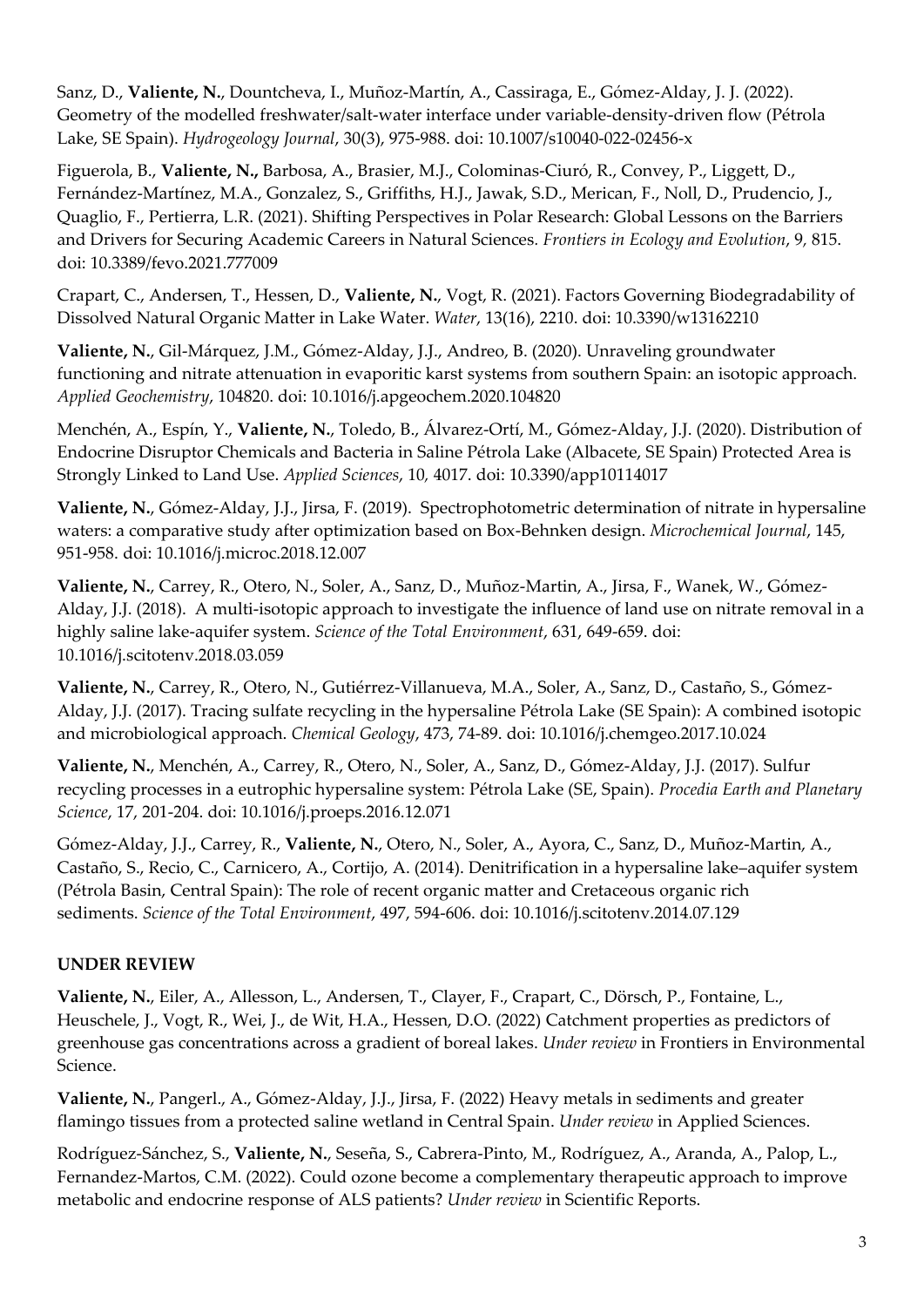# **ORAL PRESENTATIONS**

- 2021 *Invited talk* **given at International Workshop: Ecohydrology to face future environmental and societal challenges, Jaen (Spain)** Title: Eutrophication in extreme environments: from saline to Arctic lakes
- 2020 *Invited talk* **given at XX Congress of the Iberian Association of Limnology (AIL-2020), Murcia (Spain)** Title: Saline lakes as barriers against pollution: the case of Pétrola Lake
- 2021 *Talk* **given at ASLO 2021 Aquatic Sciences Virtual Meeting** Title: Linking catchment properties to greenhouse gas emissions of boreal lakes
- 2021 *Talk* **given at Arctic Science Summit Week 2021, Lisbon (Portugal)** Title: Using bacterial diversity to predict greenhouse gas emissions from boreal lakes
- 2020 *Talk* **given at XX Congress of the Iberian Association of Limnology (AIL-2020), Murcia (Spain)** Title: Can oxygen and light modify diversity of nitrogen-recycling bacteria in eutrophic saline lakes?
- 2019 *Talk* **given at XXVII Congress of the Spanish Society of Microbiology, Málaga (Spain)** Title: Nuevas evidencias sobre la presencia de procesos de anammox en sistemas hipersalinos
- 2016 *Talk* **given at 33rd International Society of Limnology (SIL) Congress, Turin (Italy)** Title: Biogeochemical processes of nitrate in Pétrola Basin: a saline lake-aquifer system
- 2016 *Talk* **given at 15th Water-Rock Interaction International Symposium, Evora (Portugal)** Title: Sulfur recycling processes in a eutrophic hypersaline system: Pétrola Lake (SE, Spain)
- 2016 *Talk* **given at E2KW 2016 Congress–Energy and Environment Knowledge Week, Paris (France)** Title: Spectrophotometric determination of nitrate in high saline water: effect of masking agents
- 2016 *Talk* **given at III Jornadas del Medio Natural Albacetense, Albacete (Spain)** Title: Ciclos del N y S en humedales eutrofizados. El caso de la laguna de Pétrola

# **SCIENCE COMMUNICATION**

- 2021 *Outreach talk* **given at Café con Hielo, Spanish National Research Council (CSIC)** Title: El Cambio Climático en los Polos
- 2021 *Outreach talk* **given at Science Tapas (15.11.2021), Oslo (Norway)** Title: Arctic (shit) matters
- 2021 *Outreach talk* **given at Center for Biogeochemistry in the Anthropocene, Oslo (Norway)** Title: The role of lakes in a changing Arctic
- 2021 *Article* **published in Naturen, Vol. 145(5), 259-264 (in Norwegian)** Title: Innsjøer og klima: Koblinger mellom land, vann, bakteriesamfunn og klimagassutslipp
- 2021 *Interview* **in Radio Exterior de España (27.04.2021) (in Spanish)** Title: Nicolás Valiente Parra, científico manchego en Noruega
- 2020 *Interview* **in Investigadores por el Mundo, num. 68 (26.02.2020) (in Spanish)** Title: Proyecto Arctic – Biodiver
- 2019 *Outreach talk* **given at Center for Biogeochemistry in the Anthropocene, Oslo (Norway)** Title: Biogeochemistry in extreme environments: from saline to glacial lakes
- 2019 *Article* **published in Ecomandanga blog (25.04.2019) (in Spanish)** Title: ¿Qué esconden los humedales salinos bajo nuestros pies?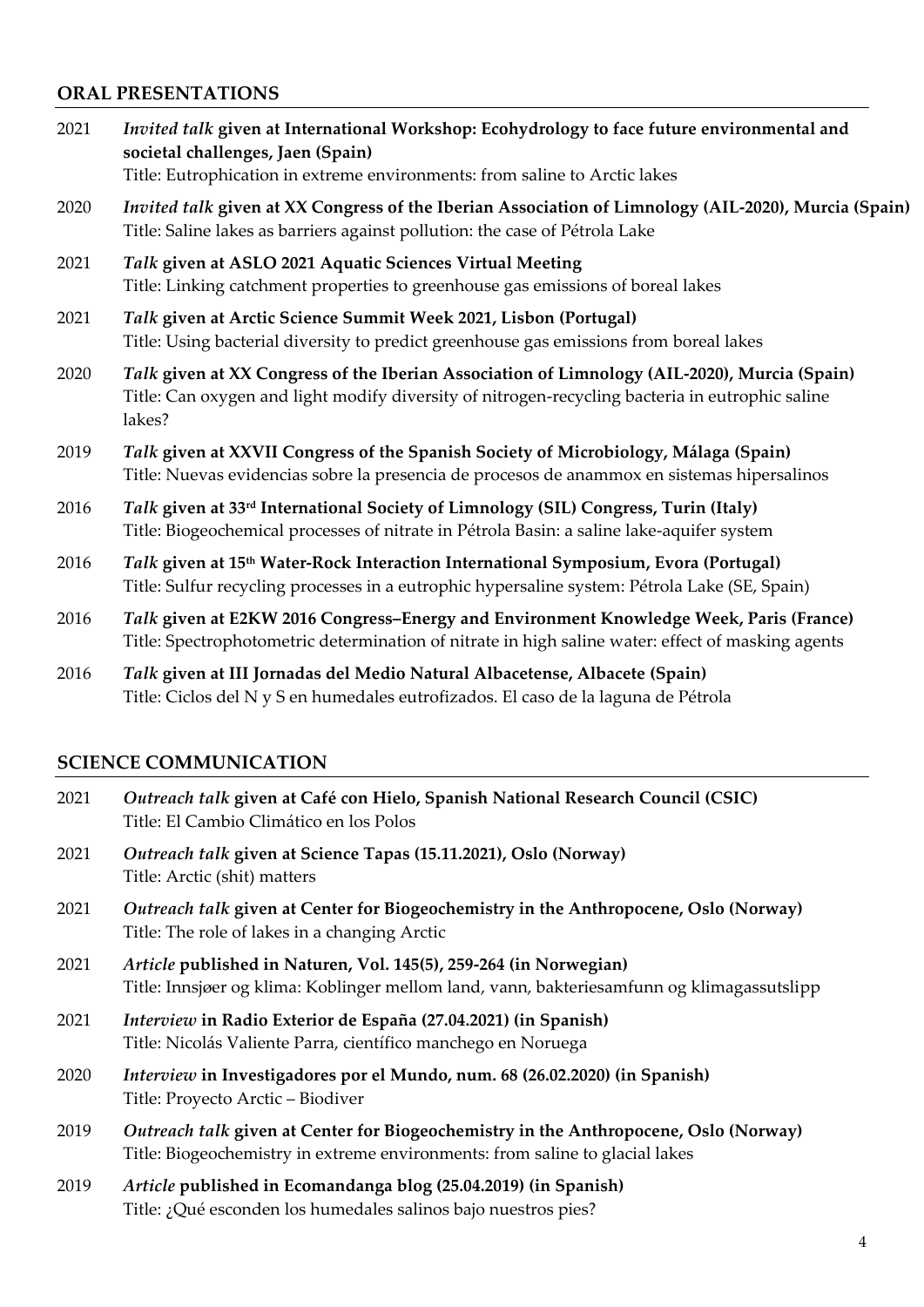- 2018 *Outreach talk* **given at Institute for Regional Development, Albacete (Spain)** Title: Descontaminación en ambientes extremos.
- 2015 *Outreach talk* **given at WasserCluster Lunz, Lunz am See (Austria)** Title: Natural attenuation processes in a mediterranean hypersaline system: hydrochemical and multi-isotopic approach
- 2015 *Outreach talk* **given at Institute of Inorganic Chemistry, Vienna (Austria)** Title: Petrola Lake, Spain: geochemical aspects

# **GRANTS AND AWARDS**

| 2020 | <b>Best Doctoral Thesis Award 2018 - 2019</b><br>Iberian Association of Limnology (AIL)                                                                                                    |
|------|--------------------------------------------------------------------------------------------------------------------------------------------------------------------------------------------|
| 2020 | Arctic Field Grant (ID 310631) - Response to nutrient enrichment of freshwaters in a changing<br>Arctic, RiS ID 11396<br>Research Council of Norway (RCN) and Svalbard Science Forum (SSF) |
| 2018 | Social Council Award for the best academic record in BSc in Chemistry 2016 – 2017<br>National Distance Education University (UNED)                                                         |
|      | 2013,14 National Award for Excellence in Academic Performance 2010 – 2011, 2009 – 2010<br>Spanish Ministry of Education                                                                    |
| 2012 | FPI National Scholarship for 4-year Doctoral Training<br>Spanish Ministry of Economy                                                                                                       |

2011 **5 th Ramon de Zubiaur Zarate Award, for distinction in Bachelor final thesis** Spanish Association of Forestry Engineering

# **OTHER RELEVANT SKILLS AND CERTIFICATIONS**

- **Laboratory techniques:** chemical analysis (GC-MS, IC, TXRF, GF-AAS), molecular biology (FCM, DNA isolation) and microbial ecology (16S amplicon sequencing, metagenomics, FISH).
- **▪ Software skills:** R programming, Bash programming, bioinformatics, ArcGIS, Design (Illustrator).
- **▪ Languages:** English (Proficient user), German (Basic user), Spanish (Native).
- **▪ Peer-review activities:** reviewer for *Microbial Ecology, Isotopes in Environmental and Health Studies, Limnetica.*
- **▪ Academic ranks** issued by National Agency for Quality Assessment and Accreditation of Spain:
	- 2022 Profesor Contratado Doctor (*Associate Professor*)
	- 2019 Profesor Ayudante Doctor (*Assistant Professor*)
- **▪ Additional education:**
	- 2021 EMBO course 'Microbial metagenomics: A 360º approach' (64 h, EMBO)

2019 Postgraduate course 'Molecular biology tools applied to environmental toxicology' (15 ECTS | 375 h, UNED)